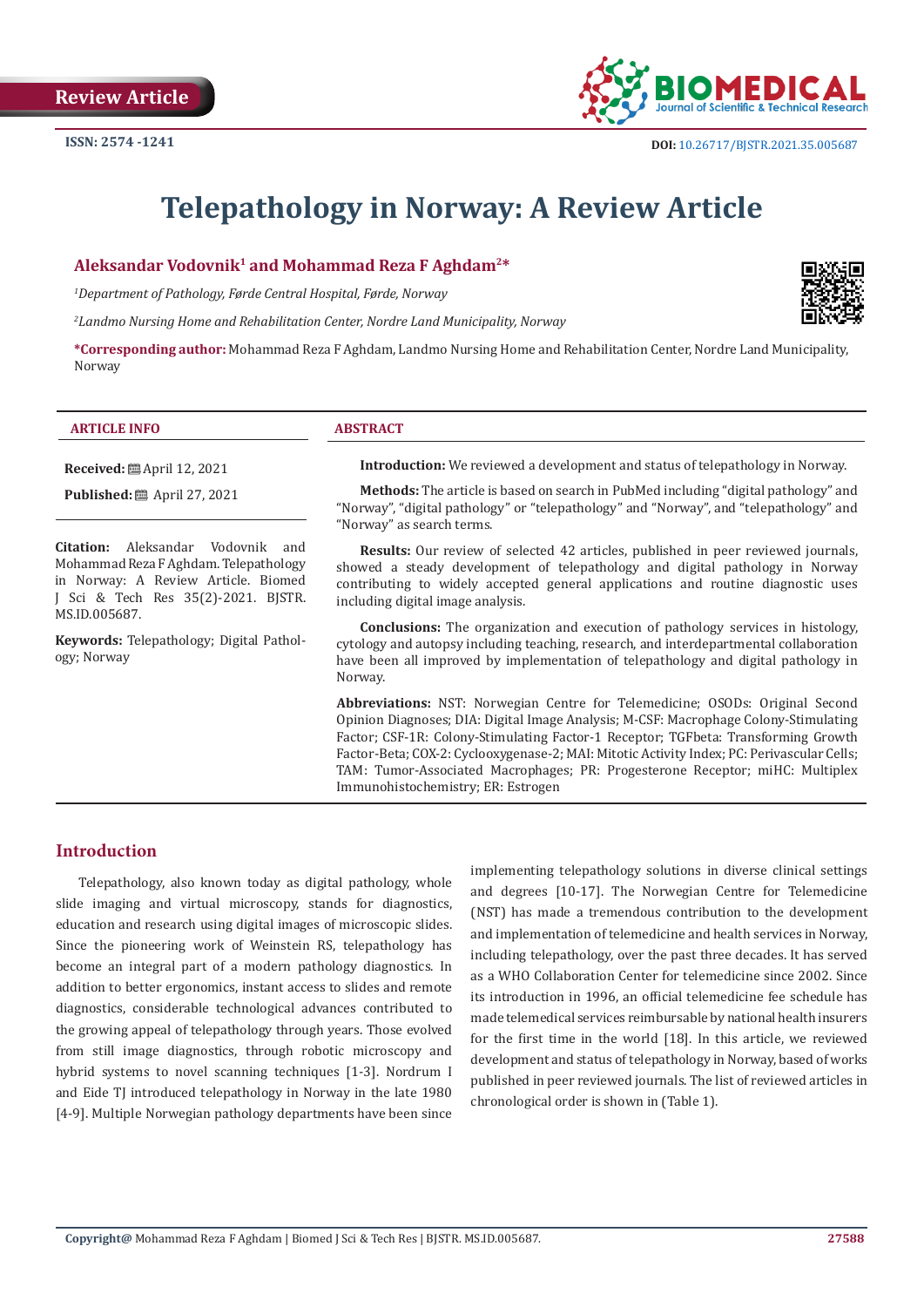**Table 1:** Chronological list of reviewed article on telepathology in Norway.

| <b>Authors</b>             | <b>Publication</b><br>Year | Reference<br><b>Number</b> | Subject                                                                                        |
|----------------------------|----------------------------|----------------------------|------------------------------------------------------------------------------------------------|
| Nordrum I, et al. [4]      | 1991                       | 4                          | Remote frozen section service, telepathology project in northern Norway                        |
| Eide TJ, et al. [5]        | 1991                       | 5                          | Use of telecommunications in pathology and anatomy services                                    |
| Eide TJ, et al. $[6]$      | 1994                       | 6                          | Current status of telepathology                                                                |
| Kayser K [19]              | 1995                       | 19                         | Telepathology in Europe, practical use                                                         |
| Nordrum I, et al. [23]     | 1995                       | 23                         | Remote frozen section service in Norway                                                        |
| Nordrum I [7]              | 1996                       | 7                          | Telepathology, is there a future                                                               |
| Elford DR [10]             | 1997                       | 10                         | Telemedicine in northern Norway                                                                |
| Nordrum I, et al. [8]      | 1997                       | 8                          | Breast carcinoma diagnosed by telepathology                                                    |
| Nordrum I [9]              | 1998                       | 9                          | Real-time diagnoses in telepathology                                                           |
| Haugen OA, et al. [11]     | 1999                       | 11                         | Telepathology in mid-Norway                                                                    |
| Abeler VM, et al. [12]     | 1999                       | 12                         | Telepathology in Norway                                                                        |
| Knudsen P, et al. [24]     | 2000                       | 24                         | Telepathology at Norwegian Radium Hospital                                                     |
| Nordrum I, et al. [25]     | 2000                       | 25                         | Inaccuracy about telepathology from Radium hospital                                            |
| Bjørnsson BL, et al. [26]  | 2000                       | 26                         | Telepathology in Norwegian Radium hospital                                                     |
| Farstad IN, et al. [13]    | 2000                       | 13                         | Pathology, changing discipline                                                                 |
| Aas IH [20]                | 2002                       | 20                         | Telemedicine and changes in the distribution of tasks between levels of care                   |
| Reith $A[14]$              | 2002                       | 14                         | Experience with use of telemedicine in Norway                                                  |
| Obstfelder A [21]          | 2003                       | 21                         | Social dilemmas in the implementation of the Norwegian Pathology Network                       |
| Majak BM [15]              | 2004                       | 15                         | Experience from use of telepathology in Telemark                                               |
| Nordrum I, et al. [27]     | 2004                       | 27                         | Diagnostic accuracy of second-opinion diagnoses based on still images                          |
| Hartvigsen G, et al. [18]  | 2007                       | 18                         | Challenges in telemedicine and eHealth                                                         |
| Norum J, et al. [22]       | 2007                       | 22                         | Prioritisation of telemedicine services for large scale implementation in Norway               |
| Skaland I, et al. [31]     | 2008                       | 31                         | Subjective and digital image analysis of HER2/neu expression scores in breast cancer           |
| Richardsen E, et al. [32]  | 2008                       | 32                         | Prognostic impact of M-CSF, CSF-1 receptor, CD68 and CD3 in prostatic carcinoma                |
| Skaland I, et al. [33]     | 2009                       | 33                         | Validating prognostic value of proliferation measured by PPH3                                  |
| Richardsen E, et al. [34]  | 2010                       | 34                         | COX-2 is overexpressed in primary prostate cancer with metastatic potential                    |
| Gudlaugsson E, et al. [35] | 2012                       | 35                         | Effects of different techniques for measurement of Ki67 proliferation in breast cancer         |
| Nielsen B, et al. [36]     | 2012                       | 36                         | Automatic segmentation of cell nuclei in Feulgen-stained sections of prostate cancer           |
| Gudlaugsson E, et al. [37] | 2013                       | 37                         | Comparison of prognostic factors in breast cancer                                              |
| Vodovnik A [28]            | 2015                       | 28                         | Distance reporting in digital pathology                                                        |
| Richardsen E, et al. [38]  | 2015                       | 38                         | M-CSF1 predicts breast cancer progression and mortality                                        |
| Vodovnik A [29]            | 2016                       | 29                         | Diagnostic time in digital pathology                                                           |
| Mezheyeuski A, et al. [39] | 2016                       | 39                         | Survival-associated heterogeneity of marker-defined perivascular cells in colorectal<br>cancer |
| Richardsen E, et al. [40]  | 2017                       | 40                         | Evaluation of proliferation marker Ki-67 in large prostatectomy cohort                         |
| Hagland HR, et al. [41]    | 2017                       | 41                         | Blood T-cells and Intratumoural Density and Location of T-Cells in Colorectal Cancer           |
| Nastic D, et al. [42]      | 2017                       | 42                         | Selective marker panel increases reproducibility and accuracy in endometrial<br>diagnosis      |
| Danielsen HE, et al. [43]  | 2017                       | 43                         | Prognostic markers for colorectal cancer - estimating ploidy and stroma                        |
| Bengtsson E, et al. [16]   | 2017                       | 16                         | Computer-aided diagnostics in digital pathology.                                               |
| Vodovnik A, et al. [17]    | 2018                       | 17                         | Complete routine remote digital pathology services                                             |
| Vodovnik A, et al. [30]    | 2018                       | 30                         | Remote autopsy services                                                                        |
| Lopes N, et al. $[44]$     | 2020                       | 44                         | Digital image analysis of multiplex fluorescence IHC in colorectal cancer                      |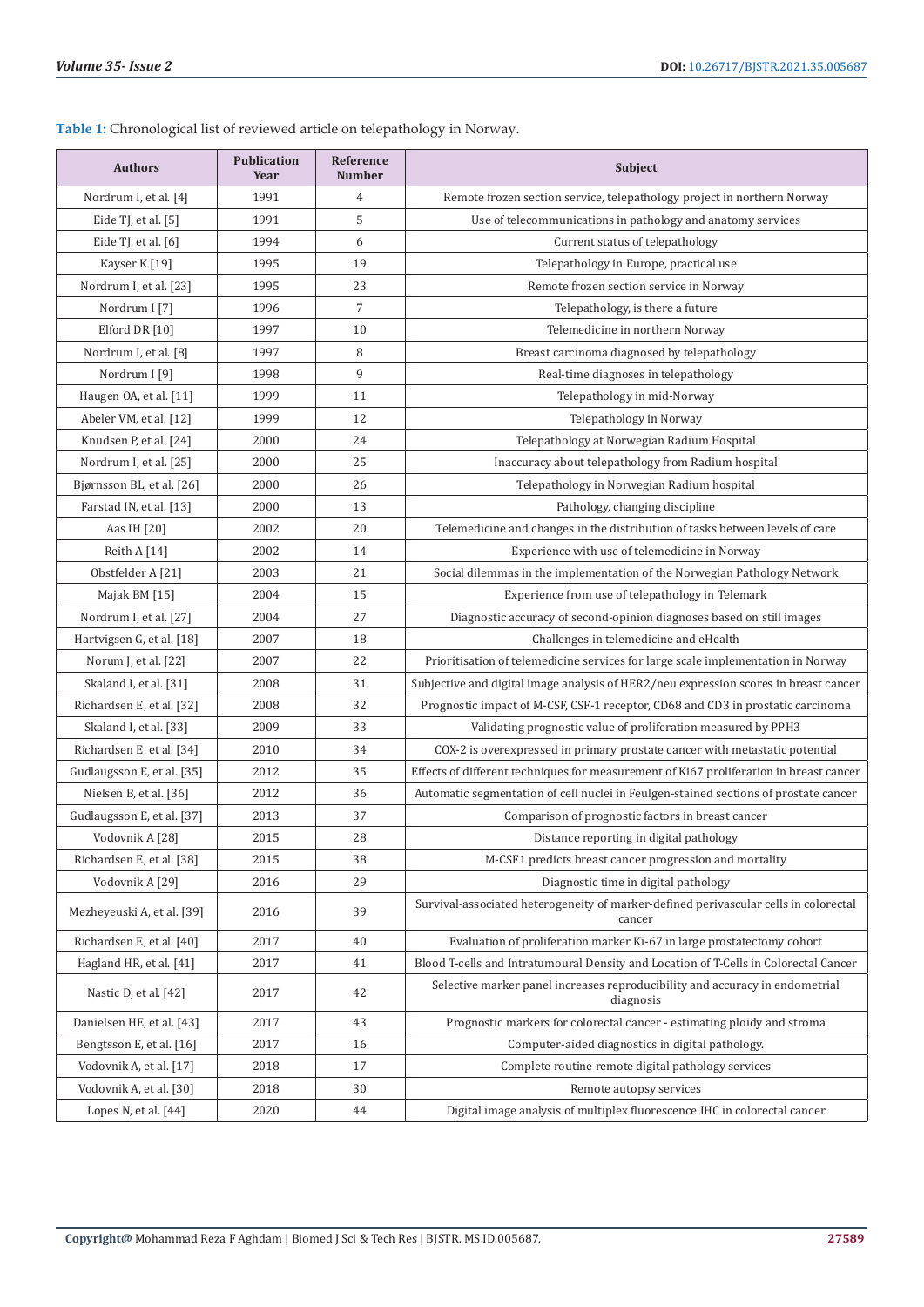#### **Methods**

We based our review on the search conducted in PubMed. Search terms included "digital pathology" and "Norway", "digital pathology" or "telepathology" and "Norway", and "telepathology" and "Norway". We have used a combination of "MeSH" and "All field" options to conduct the search. Inclusion criteria were all papers published to the present day. We have found altogether 211 publications in all three searches, cross-matched them, and ended up with 41 publications fulfilling our subject criteria.

#### **Discussion**

#### **General Considerations**

The term "telepathology" has been used in 1986 for the first time. Initially, dynamic (real time) and static image (store-and-forward) telepathology were the first two competing modalities. The hybrid imaging system, which combined these two primary pathology imaging modalities into a single multi-modality pathology imaging system was established by Norwegian laboratory in 1989. Similar hybrid systems followed in other countries as well. It is important to emphasize that hybrid telepathology systems were the starting point for the first genuinely sustainable telepathology services. Since then, astounding technical progress resulted in development "virtual microscopy" telepathology (also called "whole slide image" telepathology or "WSI" telepathology of digital pathology). WSI eventually became the preferred digital telepathology digital imaging choice. Recurrent interest in dynamic-robotic telepathology was partly related to concerns over the lack of Z-axis focusing capabilities of the early WSI processors. Two original U.S. patents for robotic telepathology (issued in 1993 and 1994) expired in 2010, which has stimulated many digital pathology equipment companies to incorporate dynamic-robotic telepathology advances into new WSI products. The dynamic-robotic telepathology module offered a solution to the up-and-down focusing issue. WSI and dynamic robotic telepathology are now being used in the new class of imaging system called the "WSI-enhanced dynamic robotic telepathology system".

Major manufacturers of WSI processor equipment companies have adopted this approach and developed WSI-enhanced dynamicrobotic digital telepathology systems, marketed under different labels. Successful marketing of these systems may help overcome the resistance of some pathologists to immerse digital pathology into their routine pathology laboratories. These advanced telepathology systems could play a crucial role in provisions of complete pathology services to the majority of world's underserved population for the foreseeable future. At the same time, this approach could finally enable the delivery of renowned patientcentered healthcare in the future [1,3]. Advancement of pathology relates to implementation of novel biological techniques and influence of electronic equipment devices, which influence transfer

of information and images. The rise in complexity in disease classification influences specific needs for data exchange and expert consultation. Routine applications of telecommunications in pathology have been influenced nearly exclusively through the use of public systems, including intraoperative evaluation of histological images through frozen section service, second opinion consultations, panel discussions, stereological techniques, and access to the storage of digital images. The remote control of microscopes diagnostic purpose has worked successfully from Norway and Switzerland. Diagnostic information and microscopic images were transferred using satellite communication in Norway. In Switzerland, the ISDN technology was, however, in use.

Those experiences showed that remotely controlled microscopes are practical and reliable for routine diagnostic services in pathology. They have also established that the image quality was adequate for complex diagnoses. For qualified consultation, landline phones were used in lung pathology, where their impact on the diagnostic turnaround could not be underestimated. Diagnostic accuracy and consistency, state of the art staining and tissue handling, shown improvements besides the positive legal aspects [19]. The University Hospital of Tromsø was a hub for diverse telemedicine activities since the late 1980s. Those included teleradiology, telepathology, tele dermatology, remote endoscopy, remote gastroscopy, tele echocardiography, transmission of electrocardiograms, telepsychiatry, electronic delivery of laboratory results, and distance learning for health professionals. As a result, the Department of Telemedicine in Tromsø has been designated the national centre of competence in telemedicine since 1993. Due to growing knowledge in the field, increasing number of health-care professionals exposed to and using telemedicine in the routine fashion, continued sustenance of the Norwegian health authorities, a national center guiding telemedicine research, no licensing barriers within the country, nationwide ISDN and reimbursement for telemedicine services, the future of telemedicine in Norway looked promising at the time [10].

 The investigation by Aas IH, which was part of a larger study, investigated possible changes in distribution of tasks between general practitioners and specialists and between general and university hospitals. They have carried out qualitative interviews with 30 persons involved in tele dermatology, tele-otolaryngology, telepsychiatry, and a telepathology frozen-section service in Norway. The results indicated that telemedicine does not produce large changes in the distribution of tasks. The reported effects were largest and most complex for telepsychiatry, followed by teledermatology. Local variations in how telemedicine is practiced may explain the variation in the findings between telemedicine applications [20]. Another study explored the implementation of the Norwegian Pathology Network (PatNet). The study included fourteen departments of pathology from the university and local hospitals that subscribed to PatNet. Techniques used in sociological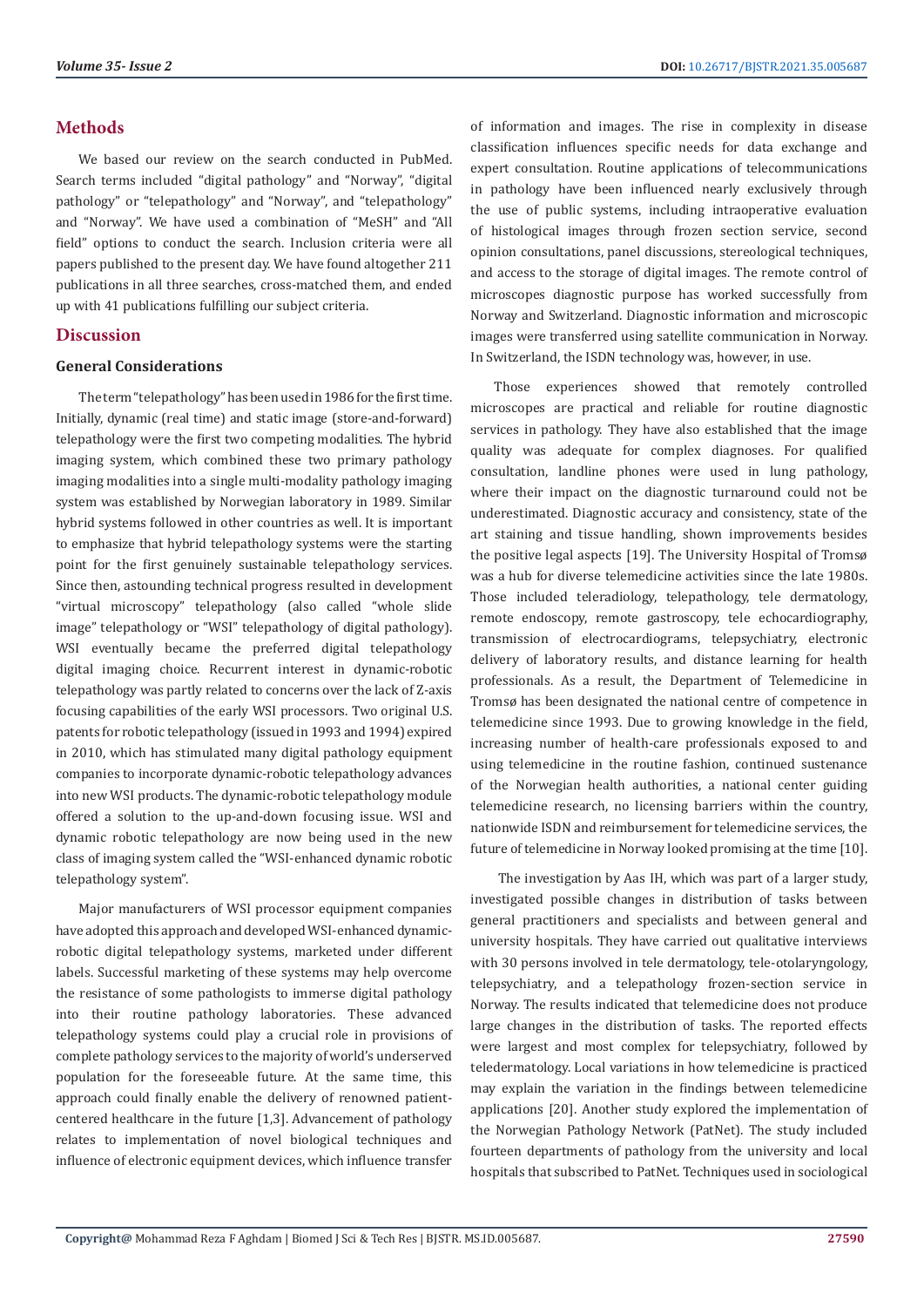research were applied in an attempt to identify potential obstacles to implementation of telemedicine regarding coordination and cooperation. The implementation of PatNet has not accomplished this to a sufficient degree. The pioneers of PatNet expected that easy access to the network combined with comprehensive information and discussion within the network would attract users. Further and detailed information and discussions needed to be produced by users in order to attract further users, in expectation that the network was to be run by itself.

As this did not work, the study suggested that an open discussion among pathologists would be useful to explore and highlight emerging dilemmas [21]. The Northern Norway Regional Health Authority requested the evaluation of telemedicine services in the region in 2005, in order to define their suitability for a largescale implementation. Of 282 reports included in the study, apart from projects not focusing on secondary health care, 46 studies representing 21 topics entered the final analysis. The analysis involved a self-developed scoring tool. Eleven topics were chosen for large scale implementation and grouped according to priority. The first priority topics were teleradiology, digitalization of patient records and education. The second priority topics were teledialysis, pre-hospital thrombolysis, telepsychiatry and teledermatology. The third priority topics were pediatrics, district medical centers, tele-ophthalmology, and tele-otorhinolaryngology. No priority was designed for the projects in cardiology, endocrinology, geriatrics, gynecology/obstetrics, pathology, and nursing/care. Support services, training, research, financial incentives, and interaction between clinicians and information and communication personnel were put forward as important in motivating health-care professional to use telemedicine [22].

### **Diagnostic Considerations (Frozen Section, Routine Histology, Cytology, And Autopsy, Second Opinion)**

Telepathology comprises the transmission of microscopic images via the telecommunications network. These include teleconferences discussing histologic slides from the university hospital with clinicians at local hospitals. A frozen section service to Kirkenes Hospital, based on remote control of a robotic microscope and transmission of high-quality video images of the slide, has also been successfully established [5]. Remote frozen section services were offered using a remote control of a motorized video-microscope at the local hospital, more than 400 km from the workstation at the university hospital. The frozen section images were transmitted via a two-way telephone and video network (2 Mbit/s capacity). The pathologists diagnosed the images on computer screens. The study included 17 patients. The remote diagnoses and final diagnoses on formalin-fixed and paraffin-embedded material conformed in all cases. The average examination time for frozen section was 15 minutes (range, 5 to 30 minutes). The interpretation of the slides was deemed difficult due to deficient quality of the video images

in none of the cases. For hospitals without local pathology services or with shortages in subspecialist, telepathology solutions were deemed to be a worthwhile substitute [4]. Two local hospitals in northern Norway were equipped with a motorized video microscope, remotely controlled from the workstation at the university hospital. The video images were transmitted through two-way audio and video network.

This system utilized compressed images with 384 Kbit/s transfer rates. The video images of surgical specimens and frozen sections were displayed on monitors at both sites. In nearly five years, tissue from 100 patients have been examined. Breasts and thyroid tissues accounted for 74 of cases. The digital and final diagnoses conformed in 89 cases. There were one false positive, three false negative and seven deferred diagnosis regarding malignancy. The false positive diagnosis had no clinical implications. Two of the deferred diagnosis turned out to be malignant. The average examination time of frozen sections was 12 minutes (range, 3 to 45 min). This concept of remote frozen section services was at the time recommended for hospitals without a local service in diagnostic pathology [23]. Pathologists at the university hospital used a dynamic-robotic system (Telemed A200, AM Elektronikk A/S), for three years in 1995 for 116 diagnostic sessions towards two rural Norwegian hospitals. In 90% of the cases a diagnosis was provided. No false positive diagnosis was made with only 3% false negative cases, with no clinical implications. Cases were deferred cases (10%) mainly due to poor quality of the frozen sections and pathologist's conservative attitudes. The diagnostic accuracy was good, but for safety reasons regular telepathology should be offered, to keep up the skills of technicians and pathologists involved in the service. In Mid-Norway, five more hospitals were afterwards included in the network comprising of eight hospitals in the region [11].

Pathologists in Telemark have used the telepathology for teaching cytopathology to cytoscreeners and pathology assistants. One was local and the other remote, in the refional hospital from their experience at the time, it was more convenient and cheaper to use internet-based than Path Sight telepathology [15]. Knudsen, et al. [24] reviewed the telepathology activity at the Norwegian Radium Hospital between 1994 and 2000, including aspects of their functionality. Frozen section diagnosis was provided on 74 slides using two different telepathology systems. One system was used to measure its functionality for second opinion services. A new Internet-based system was developed to provide additional functionalities. A telepathology system with a digital camera outperformed the one with an analog camera regarding a diagnostic accuracy. Authors found out that the precision of telepathology service was determined by image quality. Telepathology was subsequently deemed feasible for second opinion pathology services [24-26]. Second opinion pathology services are one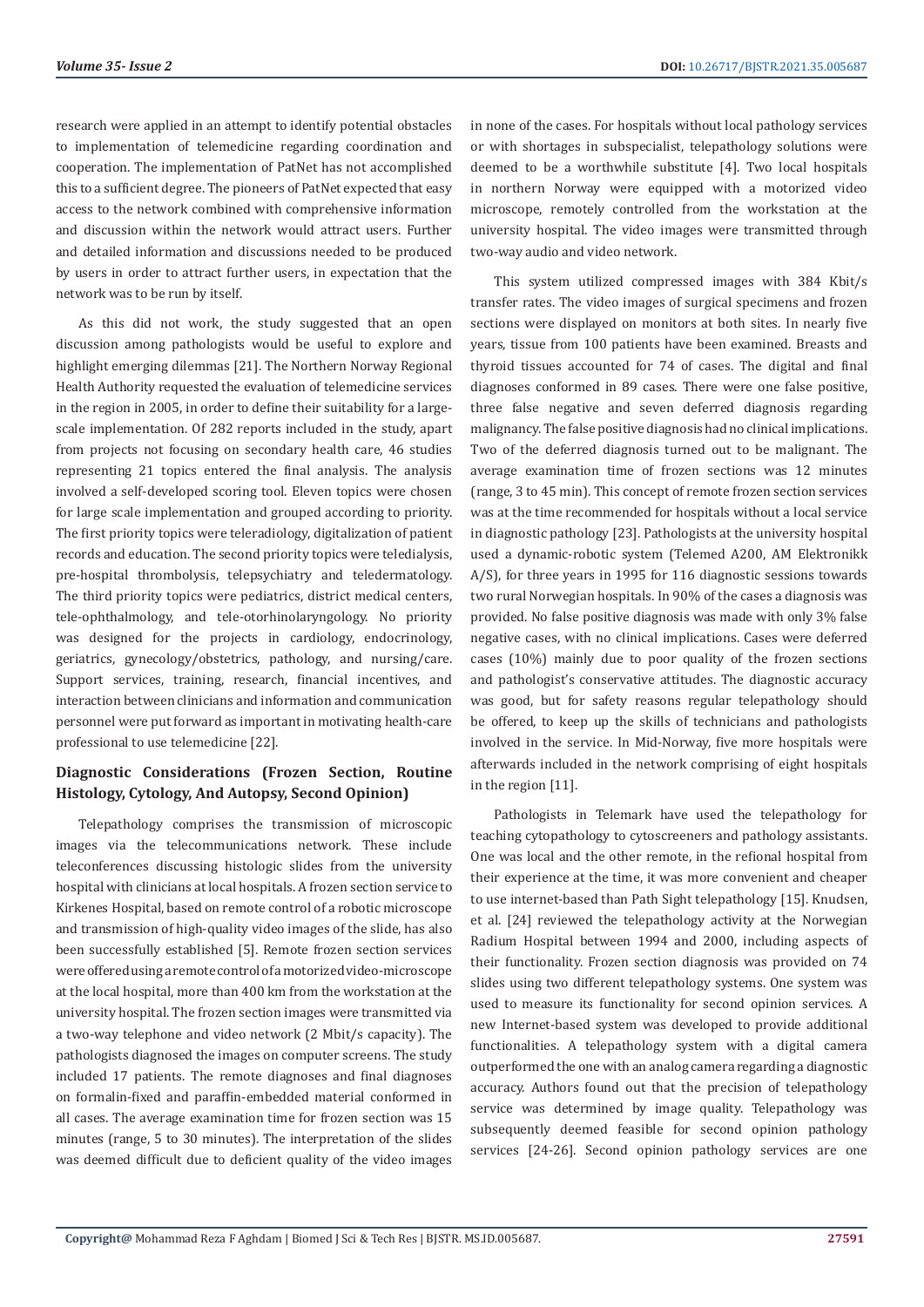of the important routines. At the time, second opinion services outside the hospital were contracted through sending still images via an electronic network. This study aimed to examine levels of diagnostic accuracy for second opinion diagnostics based on still images. These were selected from 90 archived cases originally referred for second opinion.

Two pathologists made diagnosis first on the still images (phase 1) followed by glass slides (phase 2). Both diagnoses were compared with the original second opinion diagnoses (OSODs). The same diagnostic was made on both still images and glass slides. There were 29 cases with the diagnosis discordant with the OSOD. Incorrect benign diagnoses were recorded in three cases. Eight cases showed incorrect malignant diagnoses. Eight diagnoses were false-negative and six false-positive regarding malignancy. Eleven diagnoses had potential clinical implications. Authors acknowledged the importance of observer variability in diagnostic histopathology in general. The results supported the routine use of still images for second opinion diagnostic services [27]. Department of Pathology in Førde has conducted a digital pathology project in 2011. They addressed all aspects of routine pathologist workload, resulting in ten studies within the project. Vodovnik A has shown that much of the digitalization could be achieved using existing IT solutions at institutions, supporting efficient and reliable remote services for the core pathology services in histology and cytology. The most important contributors to the success of remote diagnostics services were stable network speeds, fully integrated laboratory information management system, technical reliability, working flexibility, larger displays, and shorter turnaround.

A further expansion of our remote pathology services, diagnostic and educational, rely on gaining experience in digital reporting and marginal investment in information technology. The conclusion was that the full benefit of successful establishment of digital pathology services could be achieved through the diverse adaptations to structuring of pathology services [28]. Further studies showed that shorter diagnostic turnaround could be achieved using digital pathology. Stable network speeds, fully integrated LIMS, and double displays contributed the most, but better ergonomics, larger viewing field, and absence of physical slide handling were also deemed important factors in achieving shorter diagnostic and non-diagnostic time. Study design, image size, number of cases, specimen type, network speed, and participant's level of confidence and experience in digital reporting were important differences against other studies. Technical and ergonomic improvements in working stations and increased experience in digital reporting have a potential to further improve diagnostic time and broaden routine requisition of digital pathology [29]. Vodovnik, et al. [30] also showed the feasibility of autopsy services when involving experienced staff and existing IT solutions. This had a positive effect on flexibility and interest of autopsy technicians in autopsy services [30].

Department of Pathology in Førde have achieved complete routine remote digital pathology services in 2015. The implementation of digital pathology has advanced allocations and management of facilities in histology, cytology, and autopsy including both local and regional education and cooperation [17].

#### **Digital Image Analysis**

Skaland, et al. [31] correlated modified FISH scores with HER2 3+ score, agreed between pathologists, and digital image analysis (DIA) scores. Modified FISH were shown better than conventional FISH scores. DIA scoring of HER2 was deemed as a superior to the manual scoring [31]. Macrophage colony-stimulating factor (M-CSF) connects to colony-stimulating factor-1 receptor (CSF-1R) stimulating proliferation and differentiation of monocytes, macrophages, and their bone marrow progenitors. Studies shown the increase of M-CSF, CSF-1R, CD68, and CD3 in variety of human malignancies. Their prognostic value in primary prostatic cancer has been studied but not defined with certainty. Authors aimed to compare M-CSF, CSF-1R, CD68 and CD3 expressions in both metastatic and non-metastatic prostatic cancer. DIA analysis of malignant tumor and its stroma was conducted on 59 cancer specimens. 32 of those were patients with metastases and 27 patients without metastatic disease. The expression of abovementioned marker played a remarkable role in prognostication of metastatic disease in prostatic carcinomas [32]. Skaland, et al. [31] conducted a study on prognostic value of the proliferation marker phosphohistone H3 (PPH3). The study included 241 breast cancer patients under 71 years of age, who had a long-term follow-up and received no adjuvant treatment. DIA was used to measure PPH3 expression. Of thirty-seven patients with metastatic disease 29 died.

The prognostic threshold of PHH3 was the strongest prognostic factor. It has been shown as a robust, highly reproducible, prognostic over the thresholds around 13, and is the overall strongest prognostic factor amongst studied for patients with invasive, lymph node negative, and under 71 years old [33]. Immune modulating molecules cyclooxygenase-2 (COX-2), transforming growth factor-beta (TGF-beta) and interleukin-10 (IL-10) regulate advancement of cancer cells, with conflicting data on their exact role in prostate cancer. Authors compared their expression in patients with a prostate cancer, irrespective of metastatic disease status. They have also included Ki67 to measure tumours proliferation fraction. DIA from stromal and epithelial parts of the tumor tissue from 59 patients. COX-2, TGF-beta and Ki67 showed stronger tumor expression in metastatic than cancers without metastatic disease. Higher COX-2 tumor reactivity was associated with death from prostate cancer when univariate analysis was used. In other markers no association with death was found [34]. Ki67 proliferation fraction was found to have a prognostic value in breast cancer. However, techniques to measure its expression in cancer differed between laboratories. Authors conducted a study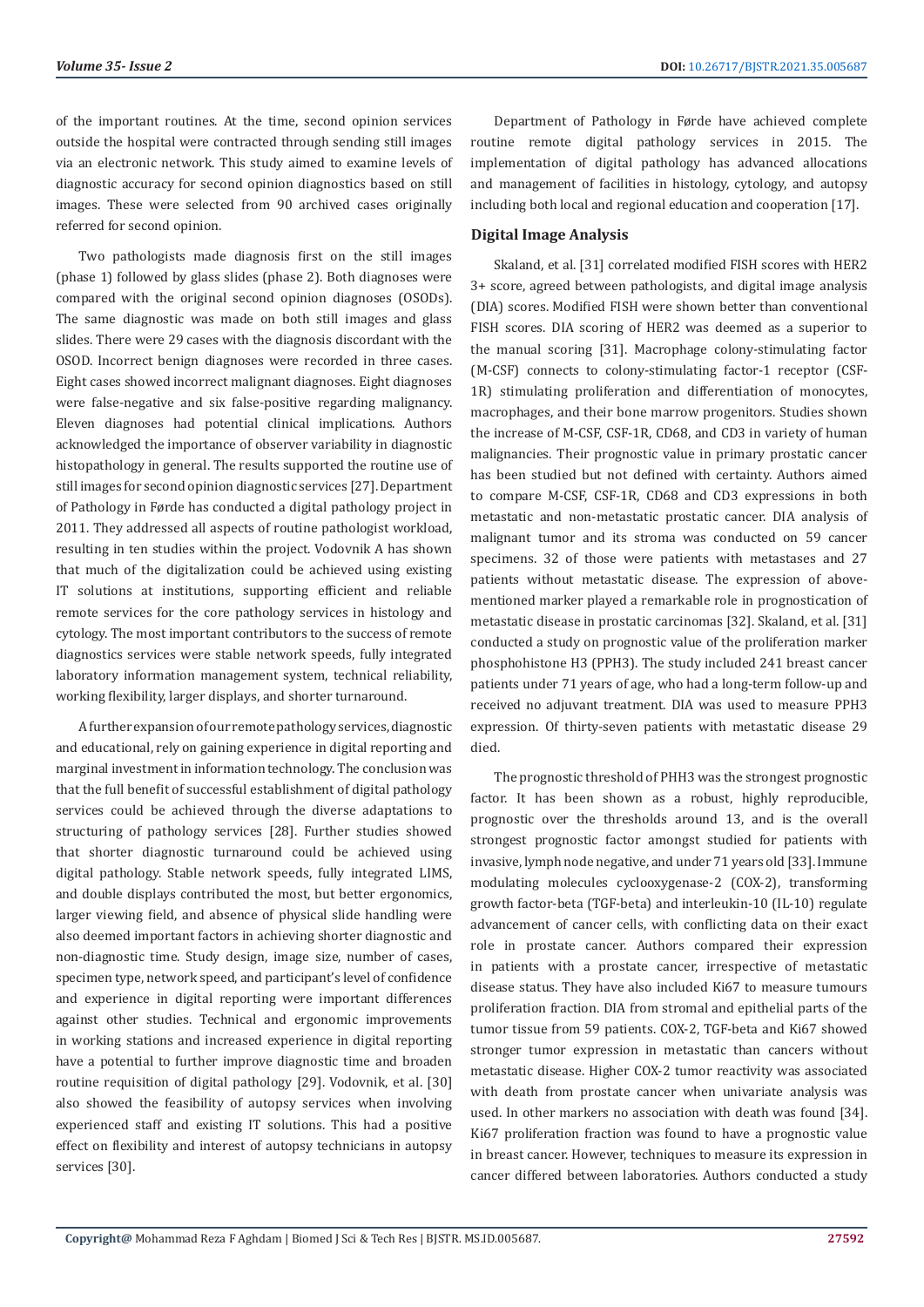on reproducibility and prognostic value of different methods to sample and measurement of Ki67. 237 breast cancer patients, without adjuvant therapy, were standardized by section thickness, automated antigen retrieval and immunohistochemistry.

Ki67 value was assessed using rapid estimation, square guided count, computerized point-grid-sampling interactive morphometry (CIM), and automated DIA. Ki67 DIA evaluation was the best prognostic factor, even if its threshold varied (4-15%). The best area to prognosticate Ki67 was tumor's periphery. This study cast doubts on treatment guidelines when subjective counting methods are used to evaluate Ki67 expression [35].

Nuclear DIA has been used to gather a quantitative information for the cancer diagnosis and prognostication, but dependable automated nuclear count solutions limited its high-volume analysis. Authors have developed a methodology for nuclear segmentation sections from prostatic cancer stained by Feulgen stain. They combined a local adaptive threshold identification and object perimeter gradient verification to detect the nuclei followed by with active contour model, featuring optimized initialization. Manual and automatic markings from 30 images and altogether 924 nuclei were compared. The success of automatic markings was not significantly different from the manual but paved the way for large-scale studies in this regard [36]. The mitotic activity index (MAI), PPH3 and Ki67 play a role in prognostication of early breast cancer. However, the effect of their independency from each other as well as other variables have not been studied.

Authors conducted a study on breast cancer patients without previous adjuvant therapy measuring MAI, Ki67, PPH3, estrogen (ER) and progesterone receptor (PR), HER2, cytokeratin 5/6, and cytokeratin 14 expressions on DIA in peripheral areas of tumor samples. The comparison showed addition values of Ki67 to PPH3 regarding prognosis, which was not the case for other variables regarding a combination of Ki67 and PHH3. Interestingly, performing PPH3 instead of MAI did not change the value of prognosis. Furthermore, in patients with an early breast cancer, Ki67 evaluated on DIA at 6.5% value, was a strong prognostic factor. PPH3/Ki67 or MAI/Ki67 were shown as superior prognostic marker [37]. Richardsen, et al. [34] showed that a progression of breast cancers was related to higher reactivity of CSF1, CSF1R, tumorassociated macrophages (TAM), and CD3. CSF1 expression in tumor epithelium was a predictor of mortality in breast cancer [38]. A role of perivascular cells (PC) in a regulation of metastatic potential and cellular immunity has been assumed. A new methodology for DIA analysis of vessels and PC in colonic cancer with metastases was presented in this study. At first, a subset of PC was identified using PDGFR-β and/or α-SMA immunohistochemistry and showed no relation to vessel's size or density. Additional analyses suggested certain mutations in tumor cells as surrogates of PC status. DIA discovered a significance of associations between lower reactivity of perivascular PDGFR-α and -β and shortened survival.

Those two markers were still found unrestrained variables for survival in metastatic colon cancers. This study detected vasculature and oncogene status as decisive of perivascular features in tumors [39]. High reactivity of Ki-67 in prostatic cancer was identified as autonomous negative variable for biochemical failure. Findings from this study were based on visual and DIA scoring systems and promoted Ki-67 as an important, poor prognostic marker in patients with a prostate cancer [40]. Hagland, et al. [41] have pointed out an interaction between CD3 and CD4 positive cells in blood and T-cells from the edge and center of tumor in samples from patients with a colorectal cancer, through DIA [41]. In the study by Nastic, et al. [42] endometrial carcinoma samples were additionally investigated using a panel of ER, PR, P53, and DNA ploidy. Twelve gynecologic pathologists from four Nordic countries diagnosed case without and with the marker panel. Authors found an increase in interobserver agreement from 75.8% to 84% with the panel of markers. This was further improved on hysterectomy samples, from 83.6% to 88.7% [42]. Danielsen, et al. [43] measured a value of ploidy and DIA morphometry, as a prognostic variable, on samples from 2624 colorectal cancer with early disease. They identified that a combination of ploidy and stroma to tumor ratio, detects colorectal cancer patients with low, intermediate, or high risk of the disease specific death. This could also effectively stratify a subpopulation of patients with a characteristic risk of recurrence and assist the choice of adjuvant therapy for these patients [43].

In the study by Lopes, et al. [44] flourescence-based multiplex immunohistochemistry (mIHC) was used to measure CDX2, SOX2, SOX9, E-cadherin, and β-catenin in patients with a colorectal cancer. The results were collated with a standard IHC performed on the same tissue. The methods were comparable. Although DIA refined levels of differentiation in cases with high and low reactivity, there were challenges in DIA interpretation of membrane reactions, more consistently evaluated on the microscope. Combined use of DIA and mIHC assured quantification rates of marker's expression. The result suggested a strong negative correlation between CDX2 and SOX2. Prognostication levels of CDX2 were confirmed, however, visualization and detection of associations between pathology and biology of tumors. This method showed as a potential novel way to regiment CDX2 detection [44].

#### **Conclusion**

Since the pioneering work of Nordrum and Eide, telepathology in Norway has come a long way in the last 30 years, improving routine diagnostics, education, and consultations. There is ongoing national digital pathology project, which has been driven by continuous increase in workload and shortages of pathologists. Main objectives with the project are to improve patient care through shorter turnaround time, faster and more precise diagnostics, increase patient safety, increase utilization of the existing overall expertise and capacity of the pathology departments, strengthen education, and maintain recruitment to the pathology profession.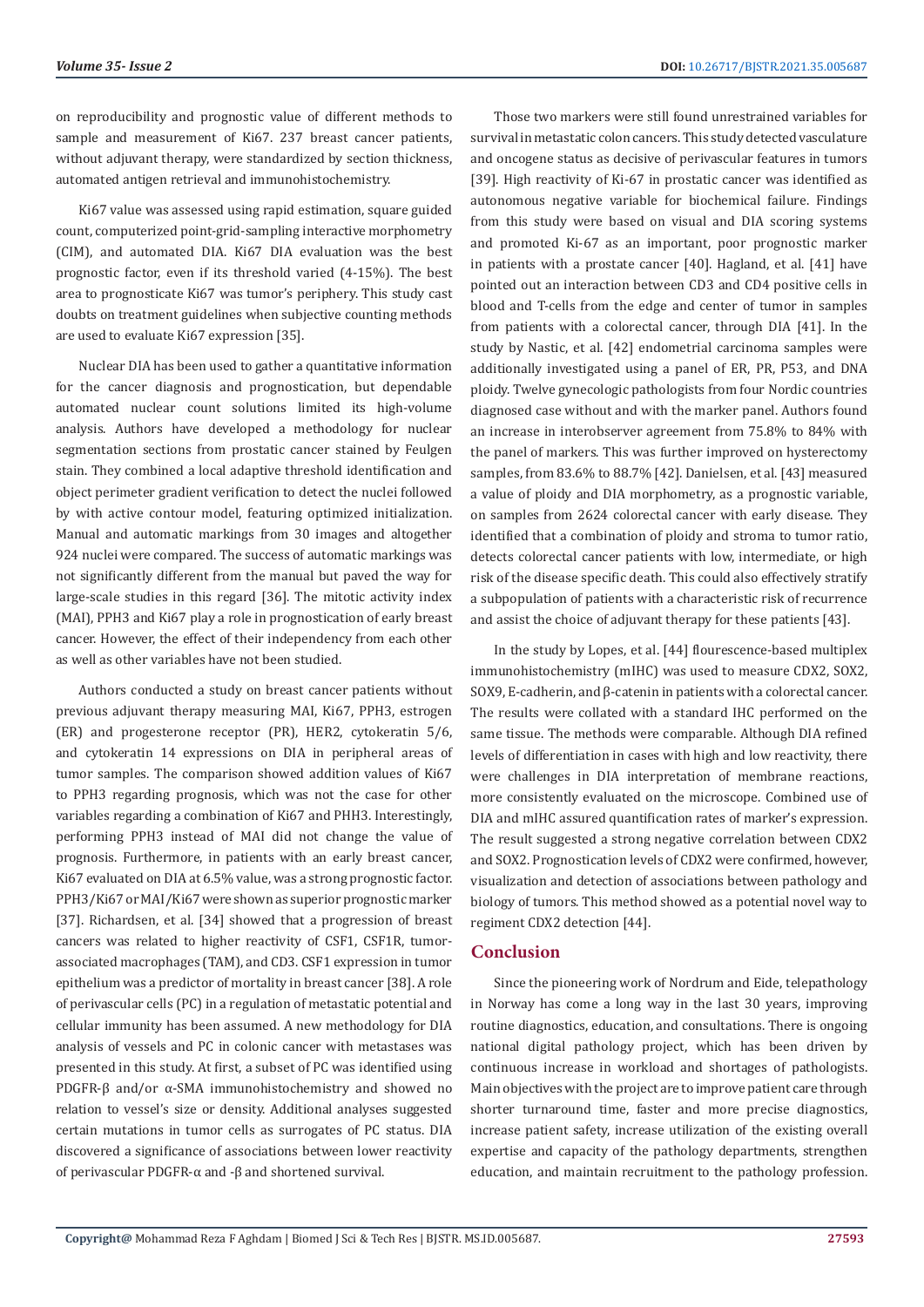Its concept was introduced in 2016 and business plan approved in 2017. The project has entered its implementation phase in 2018. The investment is expected to be repaid by the end of 2022. All four regional health authorities are expected to become fully digitalized by 2025 (<https://ehelse.no/prosjekt/digital-patologi>).

#### **Acknowledgement**

We are grateful to our institutions for their support. The authors declare no conflicts of interest.

#### **References**

- 1. [Weinstein RS, Graham AR, Lian F, Braunhut BL, Barker GR, et al. \(2012\)](https://pubmed.ncbi.nlm.nih.gov/22429209/)  [Reconciliation of diverse telepathology system designs. Historic issues](https://pubmed.ncbi.nlm.nih.gov/22429209/)  [and implications for emerging markets and new applications. APMIS](https://pubmed.ncbi.nlm.nih.gov/22429209/)  [120: 256-275.](https://pubmed.ncbi.nlm.nih.gov/22429209/)
- 2. Farahani N, Riben M, Evans AJ, Pantanowitz L (2016) International Telepathology: Promises and Pitfalls. Pathobiology 83(2-3): 121-126.
- 3. Weinstein RS, Holcomb MJ, Krupinski EA (2019) Invention and Early History of Telepathology (1985-2000). J Pathol Inform 10: 1.
- 4. Nordrum I, Engum B, Rinde E, Finseth A, Ericsson H, et al. (1991) Remote frozen section service: A telepathology project in northern Norway. Hum Pathol 22: 514-518.
- 5. [Eide TJ, Nordrum I, Engum B, Rinde E \(1991\) \[Use of telecommunications](https://pubmed.ncbi.nlm.nih.gov/2000579/)  [in pathology and anatomy services\]. Tidsskr Nor Laegeforen 111: 17-19.](https://pubmed.ncbi.nlm.nih.gov/2000579/)
- 6. [Eide TJ, Nordrum I \(1994\) Current status of telepathology. APMIS 102:](https://pubmed.ncbi.nlm.nih.gov/7888156/)  [881-890.](https://pubmed.ncbi.nlm.nih.gov/7888156/)
- 7. [Nordrum I \(1996\) Telepathology. Is there a future? Telemed Today 4:](https://pubmed.ncbi.nlm.nih.gov/10165534/)  [24-26.](https://pubmed.ncbi.nlm.nih.gov/10165534/)
- 8. Nordrum I, Isaksen V, Arvola L (1997) Breast carcinoma diagnosed by telepathology. J Telemed Telecare 3: 172-173.
- 9. Nordrum I (1998) Real-time diagnoses in telepathology. Adv Clin Path 2: 127-131.
- 10. Elford DR (1997) Telemedicine in northern Norway. J Telemed Telecare 3: 1-22.
- 11. [Haugen OA, Halvorsen TB, Aarset H, Ovrehus TA, Torp SH, et al. \(1999\)](https://pubmed.ncbi.nlm.nih.gov/10074829/)  [Telepathology in Mid-Norway. Tidsskr Nor Laegeforen 119: 355-358.](https://pubmed.ncbi.nlm.nih.gov/10074829/)
- 12. [Abeler VM, Danielsen HE \(1999\) Telepathology in Norway. Tidsskr Nor](https://pubmed.ncbi.nlm.nih.gov/10327860/)  [Laegeforen 119: 1335.](https://pubmed.ncbi.nlm.nih.gov/10327860/)
- 13. [Farstad IN, Bofin A, Goplen AK, Kjellevold KH, Nordrum I, et al. \(2000\)](https://pubmed.ncbi.nlm.nih.gov/10904671/)  [\[Pathology--a changing discipline\]. Tidsskr Nor Laegeforen 120: 1796-](https://pubmed.ncbi.nlm.nih.gov/10904671/) [1801.](https://pubmed.ncbi.nlm.nih.gov/10904671/)
- 14. [Reith A \(2002\) Experience with the use of telemedicine in Norway. Int J](https://www.quintessence-publishing.com/usa/en/article/833208/international-journal-of-computerized-dentistry/2002/02/experience-with-the-use-of-telemedicine-in-norway)  [Comput Dent 5: 115-117.](https://www.quintessence-publishing.com/usa/en/article/833208/international-journal-of-computerized-dentistry/2002/02/experience-with-the-use-of-telemedicine-in-norway)
- 15. [Majak BM \(2004\) Experience from the use of telepathology in Telemark.](https://pubmed.ncbi.nlm.nih.gov/14717674/)  [Histopathology 44: 82.](https://pubmed.ncbi.nlm.nih.gov/14717674/)
- 16. [Bengtsson E, Danielsen H, Treanor D, Gurcan MN, MacAulay C, et al.](https://pubmed.ncbi.nlm.nih.gov/28640523/)  [\(2017\) Computer-aided diagnostics in digital pathology. Cytometry A](https://pubmed.ncbi.nlm.nih.gov/28640523/)  [91: 551-554.](https://pubmed.ncbi.nlm.nih.gov/28640523/)
- 17. Vodovnik A, Aghdam MRF (2018) Complete Routine Remote Digital Pathology Services. J Pathol Inform 9: 36.
- 18. [Hartvigsen G, Johansen MA, Hasvold P, Bellika JG, Arsand E, et al. \(2007\)](https://pubmed.ncbi.nlm.nih.gov/17911683/)  [Challenges in telemedicine and eHealth: Lessons learned from 20 years](https://pubmed.ncbi.nlm.nih.gov/17911683/)  [with telemedicine in Tromsø. Stud Health Technol Inform 129: 82-86.](https://pubmed.ncbi.nlm.nih.gov/17911683/)
- 19. [Kayser K \(1995\) Telepathology in Europe. Its practical use. Arch Anat](https://pubmed.ncbi.nlm.nih.gov/8526551/)  [Cytol Pathol 43\(3\): 196-199.](https://pubmed.ncbi.nlm.nih.gov/8526551/)
- 20. [Aas IH \(2002\) Telemedicine and changes in the distribution of tasks](https://pubmed.ncbi.nlm.nih.gov/12217112/) [between levels of care. J Telemed Telecare 8\(2\): 1-2.](https://pubmed.ncbi.nlm.nih.gov/12217112/)
- 21. [Obstfelder A \(2003\) Social dilemmas in a telemedicine network:](https://pubmed.ncbi.nlm.nih.gov/12952713/) [Experience with the implementation of the Norwegian Pathology](https://pubmed.ncbi.nlm.nih.gov/12952713/) [Network. J Telemed Telecare 9\(1\): S29-30.](https://pubmed.ncbi.nlm.nih.gov/12952713/)
- 22. [Norum J, Pedersen S, Størmer J, Rumpsfeld M, Stormo A, et al. \(2007\)](https://pubmed.ncbi.nlm.nih.gov/17565774/) [Prioritisation of telemedicine services for large scale implementation in](https://pubmed.ncbi.nlm.nih.gov/17565774/) [Norway. J Telemed Telecare 13: 185-192.](https://pubmed.ncbi.nlm.nih.gov/17565774/)
- 23. [Nordrum I, Eide TJ \(1995\) Remote frozen section service in Norway.](https://pubmed.ncbi.nlm.nih.gov/8526562/) [Arch Anat Cytol Pathol 43: 253-256.](https://pubmed.ncbi.nlm.nih.gov/8526562/)
- 24. [Knudsen P, Ryther AJ, Nesheim JA, Abeler VM, Nesland JM, et al. \(2000\)](https://pubmed.ncbi.nlm.nih.gov/11006741/) [\[Telepathology at the Norwegian Radium Hospital\]. Tidsskr Nor](https://pubmed.ncbi.nlm.nih.gov/11006741/) [Laegeforen 120: 2170-2173.](https://pubmed.ncbi.nlm.nih.gov/11006741/)
- 25. [Nordrum I, Isaksen V, Johansen M, Strand V \(2000\) \[Inaccuracy about](https://pubmed.ncbi.nlm.nih.gov/11143420/) [telepathology from the Radiumhospital\]. Tidsskr Nor Laegeforen 120:](https://pubmed.ncbi.nlm.nih.gov/11143420/) [2939.](https://pubmed.ncbi.nlm.nih.gov/11143420/)
- 26. [Bjørnsson BL \(2000\) Telepathology in the Norwegian Radiumhospital.](https://pubmed.ncbi.nlm.nih.gov/11071002/) [Tidsskr Nor Laegeforen 120: 2579.](https://pubmed.ncbi.nlm.nih.gov/11071002/)
- 27. [Nordrum I, Johansen M, Amin A, Isaksen V, Ludvigsen JA \(2004\)](https://pubmed.ncbi.nlm.nih.gov/14745735/) [Diagnostic accuracy of second-opinion diagnoses based on still images.](https://pubmed.ncbi.nlm.nih.gov/14745735/) [Hum Pathol 35: 129-135.](https://pubmed.ncbi.nlm.nih.gov/14745735/)
- 28. [Vodovnik A \(2015\) Distance reporting in digital pathology: A study on](https://www.jpathinformatics.org/article.asp?issn=2153-3539;year=2015;volume=6;issue=1;spage=18;epage=18;aulast=Vodovnik) [950 cases. J Pathol Inform 6: 18.](https://www.jpathinformatics.org/article.asp?issn=2153-3539;year=2015;volume=6;issue=1;spage=18;epage=18;aulast=Vodovnik)
- 29. [Vodovnik A \(2016\) Diagnostic time in digital pathology: A comparative](https://pubmed.ncbi.nlm.nih.gov/26955502/) [study on 400 cases. J Pathol Inform 7: 4.](https://pubmed.ncbi.nlm.nih.gov/26955502/)
- 30. [Vodovnik A, Aghdam MRF, Espedal DG \(2018\) Remote autopsy services:](https://pubmed.ncbi.nlm.nih.gov/28537510/) [A feasibility study on nine cases. J Telemed Telecare 24: 460-464.](https://pubmed.ncbi.nlm.nih.gov/28537510/)
- 31. [Skaland I, Øvestad I, Janssen EA, Klos J, Kjellevold KH, et al. \(2008\)](https://pubmed.ncbi.nlm.nih.gov/17412872/) [Comparing subjective and digital image analysis HER2/neu expression](https://pubmed.ncbi.nlm.nih.gov/17412872/) [scores with conventional and modified FISH scores in breast cancer. J](https://pubmed.ncbi.nlm.nih.gov/17412872/) [Clin Pathol 61: 68-71.](https://pubmed.ncbi.nlm.nih.gov/17412872/)
- 32. Richardsen E, Uglehus RD, Due J, Busch C, Busund LT (2008) The prognostic impact of M-CSF, CSF-1 receptor, CD68 and CD3 in prostatic carcinoma. Histopathology 53: 30-38.
- 33. [Skaland I, Janssen EA, Gudlaugsson E, Klos J, Kjellevold KH, et al.](https://pubmed.ncbi.nlm.nih.gov/18373192/) [\(2009\) Validating the prognostic value of proliferation measured by](https://pubmed.ncbi.nlm.nih.gov/18373192/) [Phosphohistone H3 \(PPH3\) in invasive lymph node-negative breast](https://pubmed.ncbi.nlm.nih.gov/18373192/) [cancer patients less than 71 years of age. Breast Cancer Res Treat 114:](https://pubmed.ncbi.nlm.nih.gov/18373192/) [39-45.](https://pubmed.ncbi.nlm.nih.gov/18373192/)
- 34. [Richardsen E, Uglehus RD, Due J, Busch C, Busund LT \(2010\) COX-2 is](https://pubmed.ncbi.nlm.nih.gov/20409773/) [overexpressed in primary prostate cancer with metastatic potential and](https://pubmed.ncbi.nlm.nih.gov/20409773/) [may predict survival. A comparison study between COX-2, TGF-beta, IL-](https://pubmed.ncbi.nlm.nih.gov/20409773/)[10 and Ki67. Cancer Epidemiol 34: 316-322.](https://pubmed.ncbi.nlm.nih.gov/20409773/)
- 35. [Gudlaugsson E, Skaland I, Janssen EA, Smaaland R, Shao Z, et al. \(2012\)](https://pubmed.ncbi.nlm.nih.gov/22963617/) [Comparison of the effect of different techniques for measurement of](https://pubmed.ncbi.nlm.nih.gov/22963617/) [Ki67 proliferation on reproducibility and prognosis prediction accuracy](https://pubmed.ncbi.nlm.nih.gov/22963617/) [in breast cancer. Histopathology 61\(6\): 1134-1344.](https://pubmed.ncbi.nlm.nih.gov/22963617/)
- 36. Nielsen B, Albregtsen F, Danielsen HE (2012) Automatic segmentation of cell nuclei in Feulgen-stained histological sections of prostate cancer and quantitative evaluation of segmentation results. Cytometry A 81: 588-601.
- 37. [Gudlaugsson E, Klos J, Skaland I, Janssen EA, Smaaland R, et al. \(2013\)](https://pubmed.ncbi.nlm.nih.gov/23625593/) [Prognostic comparison of the proliferation markers \(mitotic activity](https://pubmed.ncbi.nlm.nih.gov/23625593/) [index, phosphohistone H3, Ki67\), steroid receptors, HER2, high](https://pubmed.ncbi.nlm.nih.gov/23625593/) [molecular weight cytokeratins and classical prognostic factors in](https://pubmed.ncbi.nlm.nih.gov/23625593/)  $T_{1-2}N_0M_0$  breast cancer. Pol J Pathol 64: 1-8.
- 38. Richardsen E, Uglehus RD, Johnsen SH, Busund LT (2015) Macrophagecolony stimulating factor (CSF1) predicts breast cancer progression and mortality. Anticancer Res 35: 865-874.